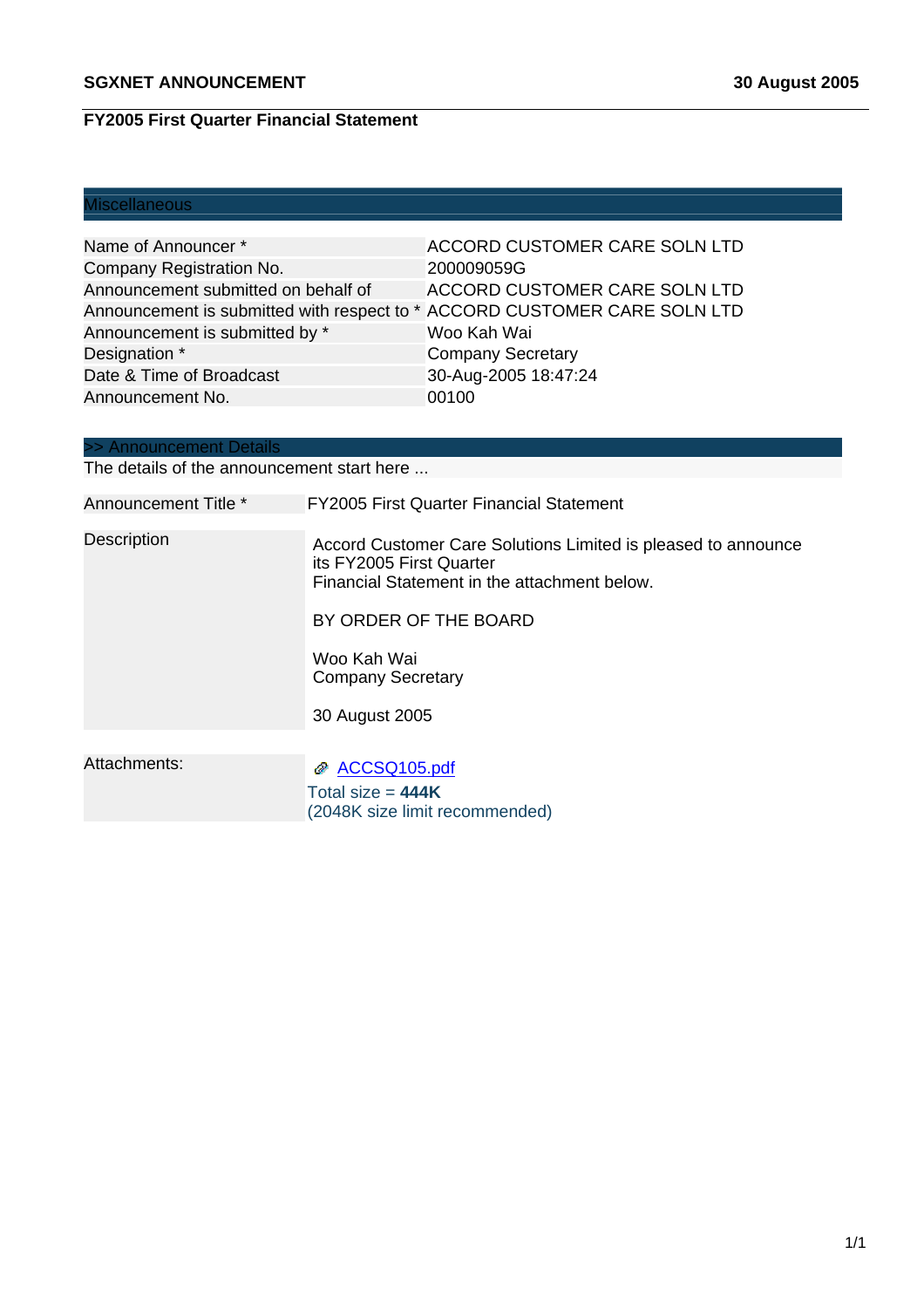Listed companies must provide the information required by Appendix 7.2 of the Listing Manual. Adequate disclosure should be given to explain any material extraordinary item either as a footnote of the material extraordinary item or in the "Review of the performance of the group".

#### **ACCORD CUSTOMER CARE SOLUTIONS LIMITED**

# **2005 First Quarter Financial Statement**

# **PART I - INFORMATION REQUIRED FOR ANNOUNCEMENTS OF QUARTERLY (Q1, Q2 & Q3), HALF-YEAR AND FULL YEAR RESULTS**

# **1(a) An income statement (for the group) together with a comparative statement for the corresponding period of the immediately preceding financial year**

|                                                        |              |           |                 |          | As        |
|--------------------------------------------------------|--------------|-----------|-----------------|----------|-----------|
|                                                        |              |           | <b>Restated</b> |          | Announced |
|                                                        |              | 31-Mar-05 | 31-Mar-04       | Inc/Dec  | 31-Mar-04 |
|                                                        | <b>Notes</b> | S\$'000   | S\$'000         | %        | S\$'000   |
| Revenue                                                | (i)          | 75,724    | 32,929          | 130%     | 41,326    |
| Cost of good sold and spare parts                      | (i)          | (55, 918) | (15, 741)       | 255%     | (16, 912) |
| <b>Gross Profit</b>                                    | (i)          | 19,806    | 17,188          | 15%      | 24,414    |
| Other Operating Income                                 | (i)          | 1,002     | 98              | 922%     | 98        |
| <b>Staff Costs</b>                                     | (iii)        | (14, 029) | (9, 171)        | 53%      | (9, 171)  |
| <b>Depreciation Expenses</b>                           |              | (1,323)   | (1,025)         | 29%      | (1,025)   |
| <b>Other Operating Expenses</b>                        | (iv)         | (8, 494)  | (5,806)         | 46%      | (5,806)   |
| (Loss) Profit from operations                          |              | (3,038)   | 1,284           | $-337%$  | 8,510     |
| Finance cost                                           | (v)          | (422)     | (360)           | 17%      | (360)     |
| (Loss) Profit before share of results of<br>associates |              | (3,460)   | 924             | $-474%$  | 8,150     |
| Share of results of associates                         |              |           | (17)            | $-100%$  | (17)      |
| (Loss) Profit before income tax                        |              | (3,460)   | 907             | $-481%$  | 8,133     |
| Income tax expenses                                    | (vi)         | (316)     | (518)           | $-39%$   | (625)     |
| (Loss) Profit after income tax                         |              | (3,776)   | 389             | $-1071%$ | 7,508     |
| Minority interests                                     |              | (16)      | 50              | $-132%$  | 50        |
| Net (loss) Profit attributable                         |              |           |                 |          |           |
| to shareholders                                        |              | (3,792)   | 439             | $-964%$  | 7,558     |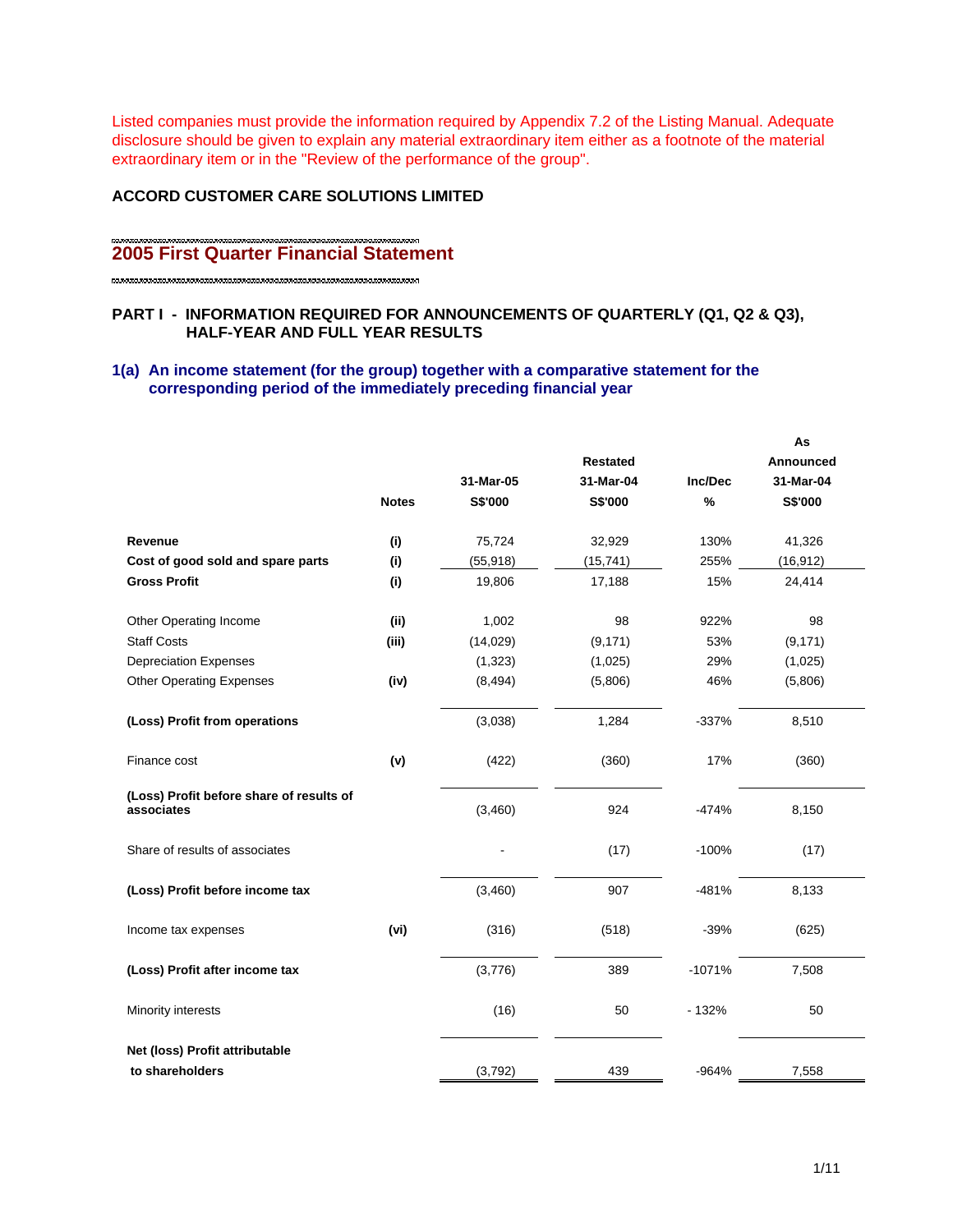# **1(a) (i) Revenue and Cost of Goods Sold and Spare Parts**

The group operates in two business segments – after market services ("AMS") and distribution management solutions ("DMS'). The breakdown of revenue and cost of goods sold and spare parts are as follows:

|                                           |           | <b>Restated</b> |           |
|-------------------------------------------|-----------|-----------------|-----------|
|                                           | 31-Mar-05 | 31-Mar-04       | Inc (Dec) |
|                                           | S\$'000   | <b>S\$'000</b>  | %         |
| Revenue                                   |           |                 |           |
| <b>AMS</b>                                | 20,177    | 22,243          | $-9%$     |
| <b>DMS</b>                                | 55,547    | 10,686          | 420%      |
|                                           | 75,724    | 32,929          | 130%      |
|                                           |           |                 |           |
|                                           |           | <b>Restated</b> |           |
|                                           | 31-Mar-05 | 31-Mar-04       | Inc (Dec) |
|                                           | S\$'000   | <b>S\$'000</b>  | %         |
| <b>Cost of Goods Sold and Spare Parts</b> |           |                 |           |
| <b>AMS</b>                                | 5,676     | 6,998           | $-19%$    |
| <b>DMS</b>                                | 50,242    | 8,743           | 475%      |
|                                           | 55,918    | 15,741          | 255%      |
|                                           | 31-Mar-05 | 31-Mar-04       |           |
|                                           | S\$'000   | S\$'000         |           |
| <b>Gross Profit Margin</b>                | 26%       | 52%             |           |

The gross profit margin decrease in the first quarter of 2005 as compared to the corresponding quarter in 2004, in line with the expansion of DMS business which has lower margin as compared to the AMS business.

#### **1(a) (ii) Other operating income consist of the following:**

|                                           | 31-Mar-05<br>S\$'000 | 31-Mar-04<br>S\$'000 |
|-------------------------------------------|----------------------|----------------------|
| Interest income                           |                      |                      |
| - Bonds                                   | 478                  | -                    |
| - Others                                  | 39                   | 36                   |
| Rental income                             | 321                  | -                    |
| Foreign Currency Exchange adjustment loss | (56)                 | (16)                 |
| Management and corporate advisory fee     |                      | 15                   |
| <b>Others</b>                             | 220                  | 63                   |
|                                           | 1,002                | 98                   |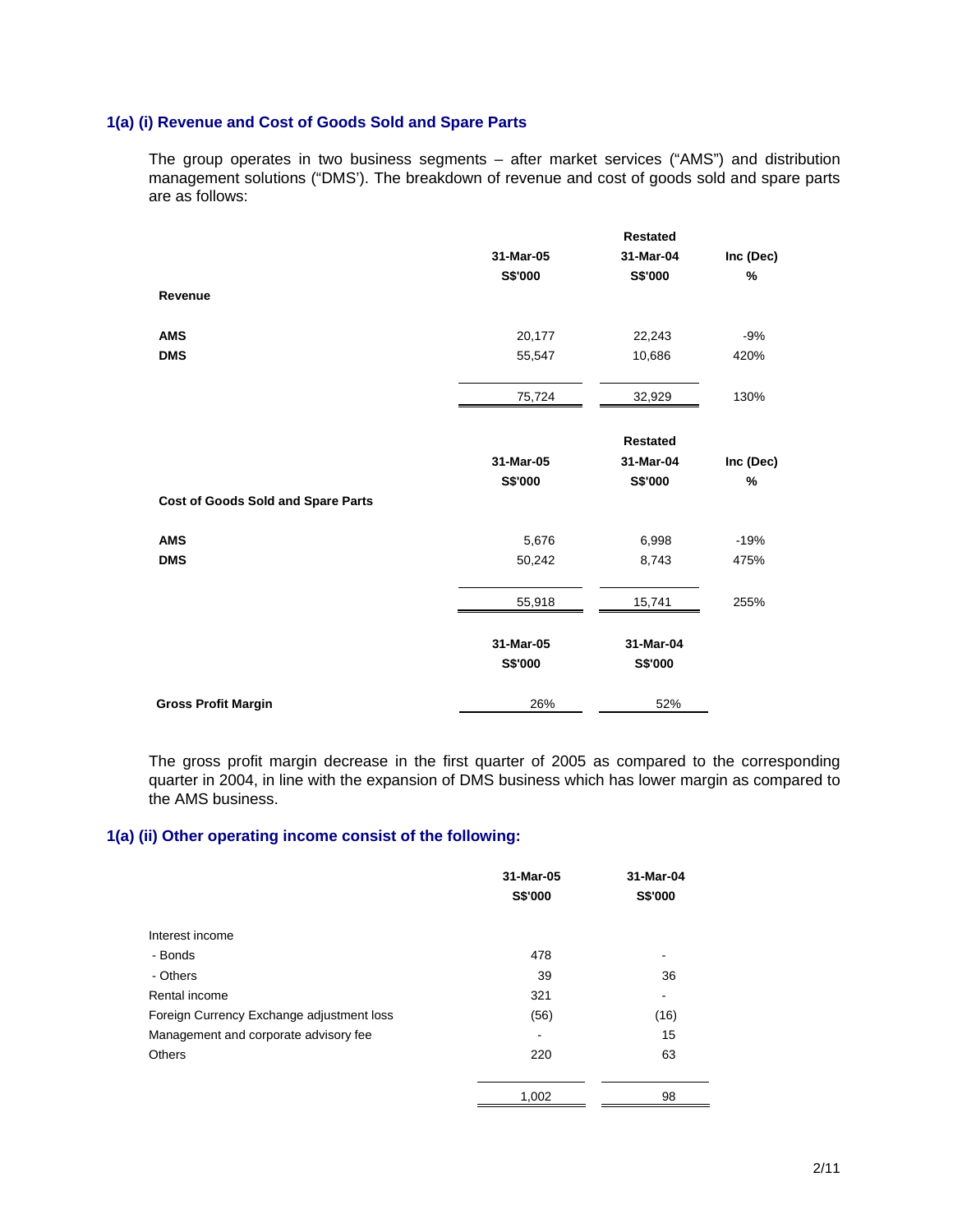# **1(a)(iii) Staff costs**

The significant increase in staff costs is mainly due to increase in the number of staffs in line with the expansion of both AMS and DMS business.

|                   | 31-Mar-05 | 31-Mar-04 | Inc (Dec) |
|-------------------|-----------|-----------|-----------|
|                   | S\$'000   | S\$'000   | %         |
| <b>Staff Cost</b> |           |           |           |
| <b>AMS</b>        | 11,903    | 9,065     | 31%       |
| <b>DMS</b>        | 2,126     | 106       | 1906%     |
|                   | 14,029    | 9,171     | 53%       |

### **1(a)(iv) Included in other operating expenses are the following:**

|                                              | 31-Mar-05                | 31-Mar-04      |
|----------------------------------------------|--------------------------|----------------|
|                                              | <b>S\$'000</b>           | <b>S\$'000</b> |
| Amortisation of goodwill                     | $\overline{\phantom{0}}$ | 427            |
| Minimum lease payments under operating lease | 3.504                    | 1.832          |

# **1(a)(v) Finance cost**

Finance cost comprises mainly interest expense arising from loans drawn down for operating and investment activities.

#### **1(a)(vi) Income Tax Expenses**

The tax expense provision is made for profitable subsidiaries based on the applicable local statutory tax rate where the subsidiaries operate.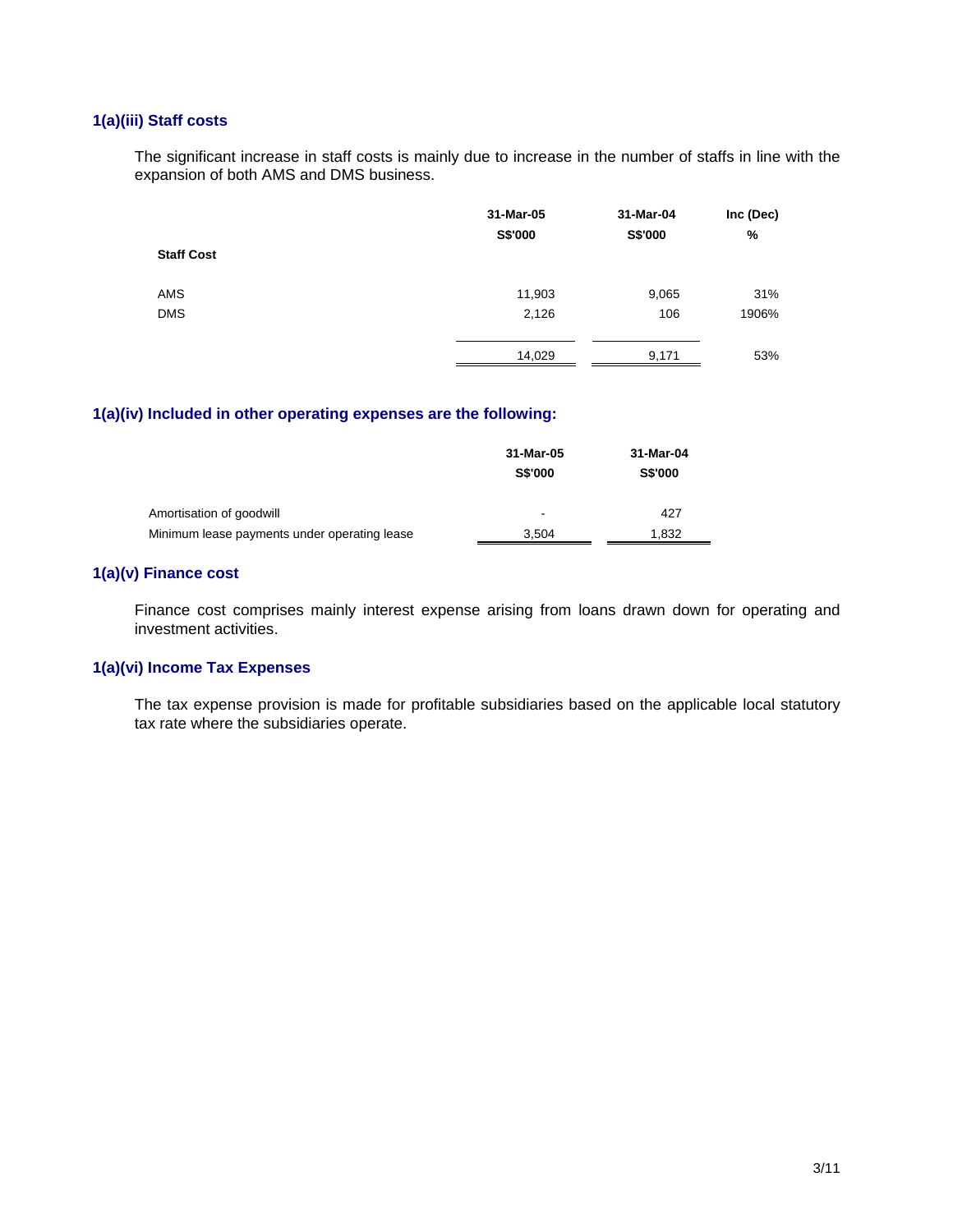# **1(b)(i) A balance sheet (for the issuer and group), together with a comparative statement as at the end of the immediately preceding financial year**

| <b>ASSETS</b>                             | <b>Notes</b> | Group<br>31/03/05<br>S\$'000 | Group<br>31/12/04<br>S\$'000 | Company<br>31/03/05<br>S\$'000 | Company<br>31/12/04<br><b>S\$'000</b> |
|-------------------------------------------|--------------|------------------------------|------------------------------|--------------------------------|---------------------------------------|
| <b>Current assets:</b>                    |              |                              |                              |                                |                                       |
| Cash                                      |              | 14,268                       | 33,338                       | 2,244                          | 19,426                                |
| Cash Pledged                              |              | 8,645                        | 8,645                        | 6,825                          | 6,825                                 |
| Trade receivables                         | A            | 22,104                       | 25,940                       | 10,944                         | 6,745                                 |
| Other receivables and prepayments         | в            | 20,740                       | 21,331                       | 28,133                         | 20,186                                |
| Inventories                               | C            | 21,349                       | 15,189                       | 369                            |                                       |
| Total current assets                      |              | 87,106                       | 104,443                      | 48,515                         | 53,182                                |
| Non-current assets:                       |              |                              |                              |                                |                                       |
| Investment in subsidiaries                |              |                              |                              | 26,624                         | 23,929                                |
| Investment in associates                  |              | 13                           | 203                          |                                |                                       |
| Other investments                         | D            | 20,777                       | 13,813                       | 20,087                         | 13,061                                |
| Property, plant and equipment             |              | 22,570                       | 23,041                       | 2,465                          | 2,650                                 |
| Goodwill on purchase of business          |              | 11,998                       | 11,998                       | 947                            | 961                                   |
| Goodwill on consolidation                 | Е            | 12,970                       | 10,284                       |                                |                                       |
| Long term receivables                     |              |                              |                              |                                | 11,801                                |
| Total non-current assets                  |              | 68,328                       | 59,339                       | 50,123                         | 52,402                                |
| <b>Total assets</b>                       |              | 155,434                      | 163,782                      | 98,638                         | 105,584                               |
|                                           |              |                              |                              |                                |                                       |
| <b>Current liabilities:</b>               |              |                              |                              |                                |                                       |
| <b>Bank Loans</b>                         |              | 38,887                       | 40,675                       | 8,500                          | 7,050                                 |
| Trade payables                            | F            | 21,170                       | 17,955                       | 8,723                          | 8,923                                 |
| Other payables                            | G            | 41,854                       | 47,497                       | 17,968                         | 25,241                                |
| Income tax payable                        |              | 2,269                        | 2,601                        |                                |                                       |
| Obligations under finance leases          |              | 87                           | 221                          |                                |                                       |
| Current portion of long-term bank loans   |              | 551                          | 490                          |                                |                                       |
| <b>Total current liabilities</b>          |              | 104,818                      | 109,439                      | 35,191                         | 41,214                                |
| <b>Non-current liabilities:</b>           |              |                              |                              |                                |                                       |
| Obligations under finance leases          |              | 592                          | 440                          |                                |                                       |
| Long term portion of long-term bank loans |              | 559                          | 792                          |                                |                                       |
| Deferred income tax                       |              | 553                          | 593                          | 912                            | 912                                   |
| Total non-current liabilities             |              | 1,704                        | 1,825                        | 912                            | 912                                   |
| Minority Interest                         |              | 12,762                       | 12,746                       |                                |                                       |
| <b>Capital and reserves:</b>              |              |                              |                              |                                |                                       |
| Issued capital                            |              | 24,017                       | 24,017                       | 24,017                         | 24,017                                |
| <b>Capital Redemption Reserve</b>         |              | 22                           | 22                           | 22                             | 22                                    |
| Share premium                             |              | 38,274                       | 38,274                       | 38,274                         | 38,274                                |
| Foreign currency translation reserve      |              | 503                          | 333                          |                                |                                       |
| Accumulated (loss) profits                |              | (26, 666)                    | (22, 874)                    | 222                            | 1,145                                 |
| <b>Total equity</b>                       |              | 36,150                       | 39,772                       | 62,535                         | 63,458                                |
|                                           |              |                              |                              |                                |                                       |
| <b>Total liabilities and equity</b>       |              | 155,434                      | 163,782                      | 98,638                         | 105,584                               |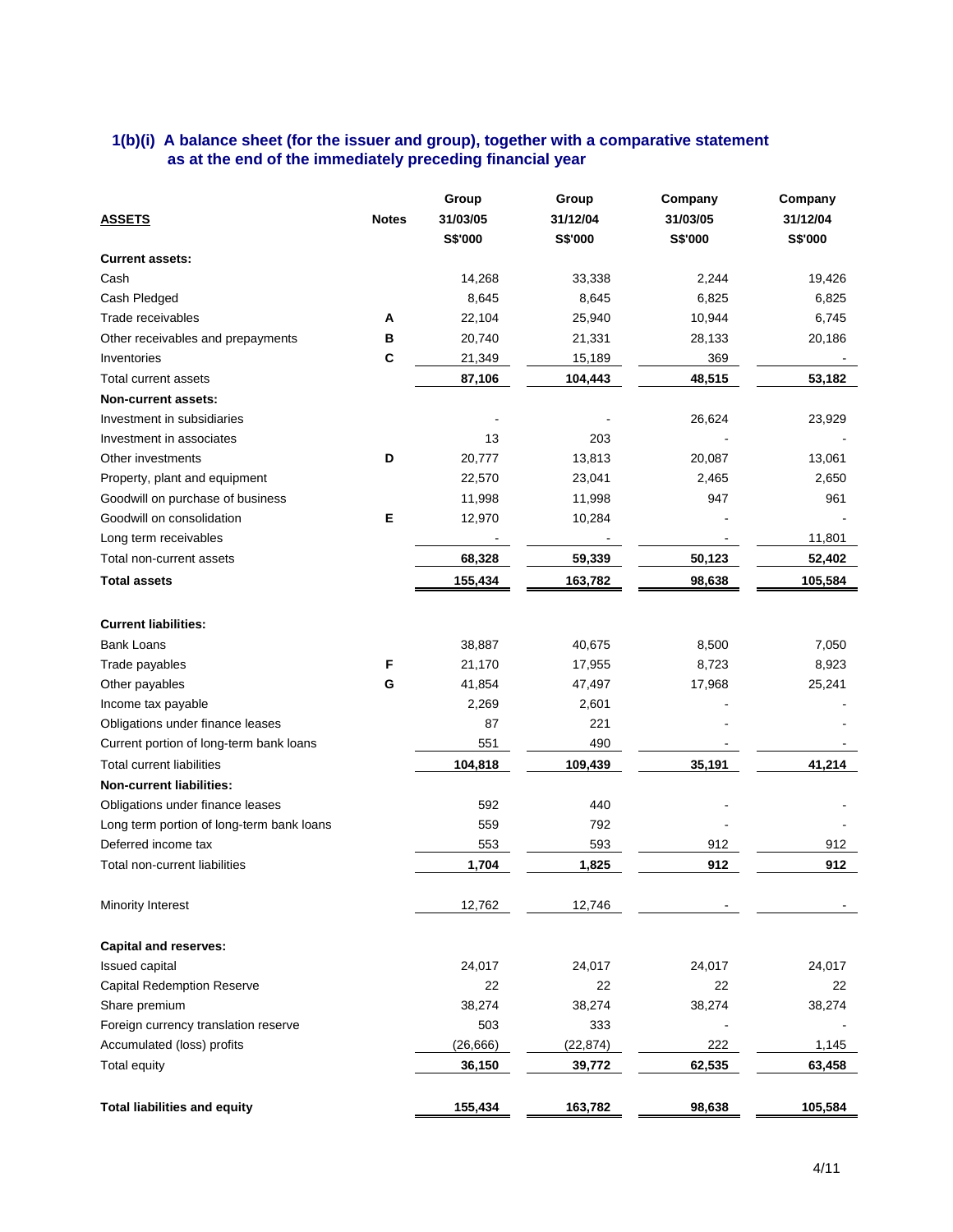#### **(A) Trade receivables**

The trade receivables turnover is 28 days for the 12 months period ended 31 March 2005 (34 days for year ended December 2004).

#### **(B) Other receivables and prepayments**

Included in other receivables are mainly deposits for rental and utilities (\$4.3 million), prepayments (\$1.2 million), receivables from related parties (\$2.3 million) and recoverables (\$8.7 million).

#### **(C) Inventories**

The significant increase in inventories is due mainly to additional stock holding of DMS business. The inventory turnover is 29 days for the period ended 31 March 2005 (27 days for year ended 31 December 2004).

#### **(D) Other investments**

The increase is mainly due to investment in unquoted redeemable convertible bonds.

#### **(E) Goodwill on consolidation**

The increase is mainly due to additional goodwill arising from adjustment to cost of investment made in a subsidiary.

#### **(F) Trade payables**

Trade payables turnover is 31 days for the period ended 31 March 2005 (24 days for the year ended 31 December 2004).

#### **(G) Other payables**

Included in other payables are accrued operating expenses (\$22.1 million), refundable deposit for disposal of a subsidiary (\$4.7 million), provision for liabilities (\$8.9 million) and provision for bank loans of associate (\$4.6 million).

#### **1(b)(ii) Aggregate amount of group's borrowings and debt securities**

#### **Amount repayable in one year or less, or on demand**

| As at 31 March 2005 |                    |                  | As at 31 December 2004 |
|---------------------|--------------------|------------------|------------------------|
| Secured (\$'000)    | Unsecured (\$'000) | Secured (\$'000) | Unsecured (\$'000)     |
| 7.827               | 32.257             | 7.961            | 34.217                 |

#### **Amount repayable after one year**

| As at 31 March 2005 |                    |                  | As at 31 December 2004 |
|---------------------|--------------------|------------------|------------------------|
| Secured (\$'000)    | Unsecured (\$'000) | Secured (\$'000) | Unsecured (\$'000)     |
| 592                 | Nil                | 440              | Nil                    |

#### **Details of collateral**

The bank loans amounting to \$7,740,000 (31 December 2004: \$7,740,000) of the Group are secured by fixed deposits of \$8,645,000 (31 December 2004: \$8,645,000).

Finance lease is secured by the fixed assets acquired under the lease arrangement.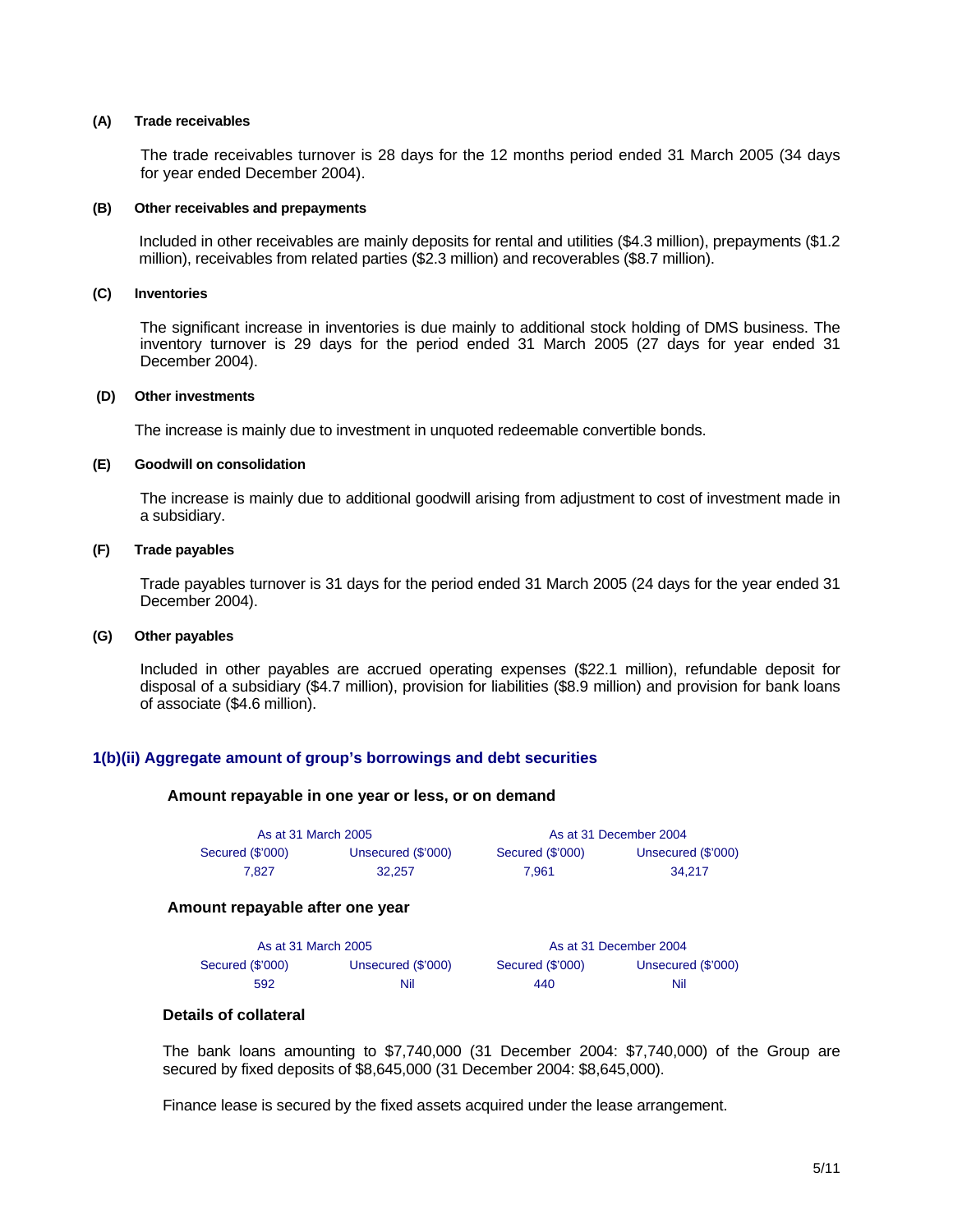#### **1(c) A cash flow statement (for the group), together with a comparative statement for the corresponding period of the immediately preceding financial year**

|                                                        |              |                | <b>As Restated</b> |
|--------------------------------------------------------|--------------|----------------|--------------------|
|                                                        |              | <b>Mar-05</b>  | Mar-04             |
|                                                        | <b>Notes</b> | <b>SGD'000</b> | <b>SGD'000</b>     |
| Cash flows (used in) from operating activities:        |              |                |                    |
| (Loss) Profit before income tax                        |              | (3,460)        | 924                |
| Adjustments for:                                       |              |                |                    |
| Depreciation expense                                   |              | 1,323          | 1,025              |
| Interest expense                                       |              | 422            | 360                |
| Interest income                                        |              | (517)          | (36)               |
| Gain on disposal of plant and equipment                |              | (8)            |                    |
| Fixed assets written off                               |              | 1              | 10                 |
| Amortisation of goodwill                               |              | 75             | 427                |
| Operating (loss) profit before working capital changes |              | (2, 164)       | 2,710              |
| Trade receivables                                      |              | 3,836          | (5,266)            |
| Other receivables and prepayments                      |              | 591            | 10,190             |
| Inventories                                            |              |                |                    |
|                                                        |              | (6, 160)       | (376)              |
| Trade payables                                         |              | 3,215          | (2,664)            |
| Other payables                                         |              | (5,643)        | 164                |
| Cash (used in) generated from operations               |              | (6, 325)       | 4,758              |
| Interest received                                      |              | 517            | 36                 |
| Income tax paid                                        |              | (688)          | 103                |
|                                                        |              |                |                    |
| Net cash (used in) from operating activities           |              | (6, 496)       | 4,897              |
|                                                        |              |                |                    |
| Cash flows used in investing activities:               |              |                |                    |
| Purchase of plant and equipment                        |              | (853)          | (1,099)            |
| Proceeds from disposal of plant and equipment          |              | 8              |                    |
| Acquisition of subsidiary                              |              | (2,686)        | (55)               |
| Purchase of investment                                 |              | (6, 849)       | (2,695)            |
| Purchase of business                                   |              |                | (303)              |
| Net cash used in investing activities                  |              | (10, 380)      | (4, 152)           |
| Cash flows (used in) from financing activities:        |              |                |                    |
| Interest paid                                          |              | (422)          | (360)              |
| (Decrease)/Increase in finance lease                   |              | 19             | (59)               |
| (Repayment of)/ proceed from bank loans                |              | (1,960)        | 1,583              |
| Net cash (used in) from financing activities           |              | (2, 363)       | 1,164              |
|                                                        |              |                |                    |
| Net effect of exchange rate changes in                 |              |                |                    |
| consolidating subsidiaries                             |              | 169            | (275)              |
| Net (decrease)/increase in cash                        |              | (19,070)       | 1,634              |
| Balance at beginning of year                           |              | 33,338         | 27,670             |
| <b>Balance at end of period</b>                        | Α            | 14,268         | 29,304             |
|                                                        |              |                |                    |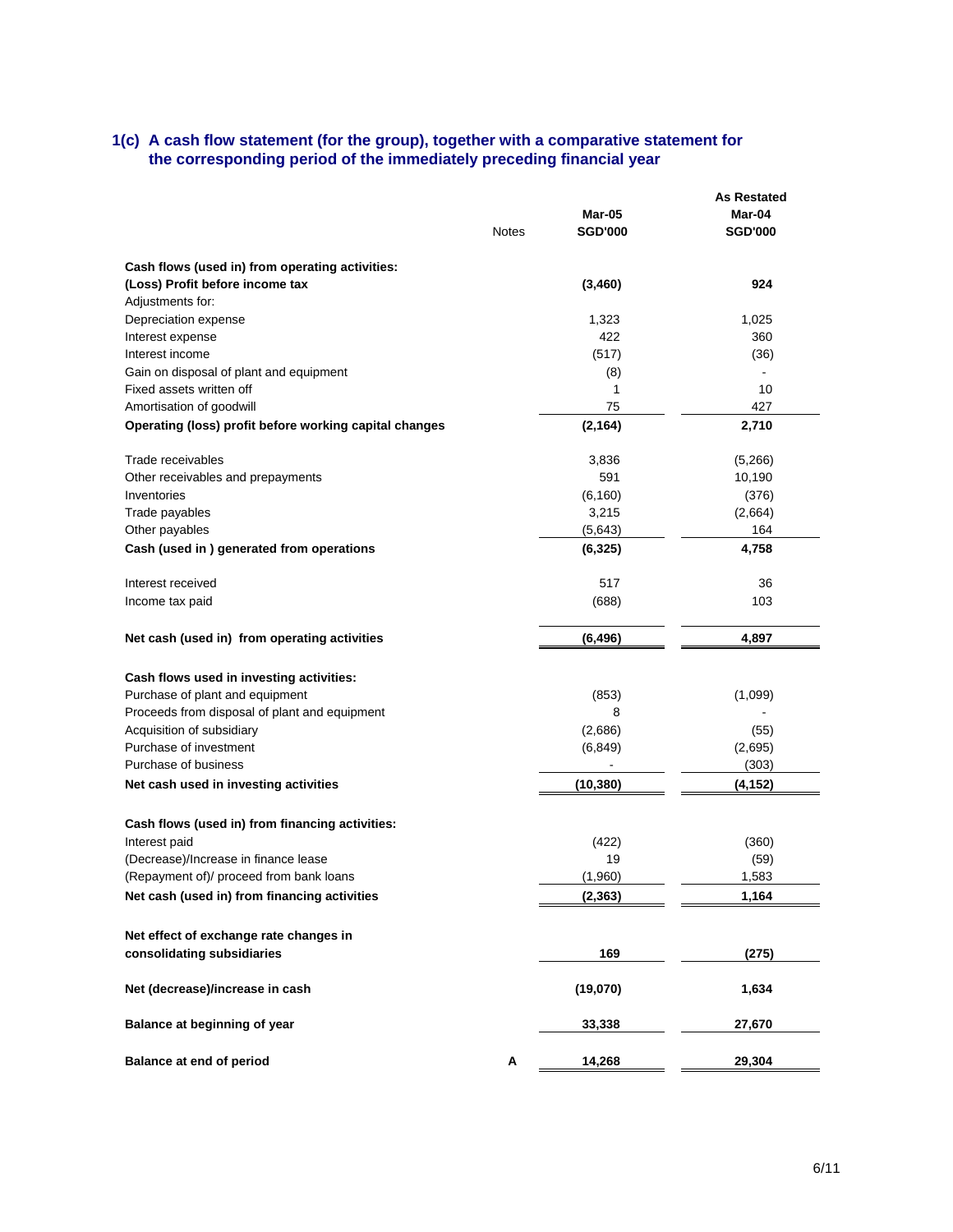#### **A. Cash at end of financial period**:

|                                   | Mar-05<br><b>SGD'000</b> | Mar-04<br><b>SGD'000</b> |
|-----------------------------------|--------------------------|--------------------------|
| Cash                              | 22,913                   | 34,274                   |
| Less: Cash subject to restriction | 8,645                    | 4,970                    |
| <b>Net</b>                        | 14,268                   | 29,304                   |

# **1(d)(i) A statement (for the issuer and group) showing either (i) all changes in equity or (ii) changes in equity other than those arising from capitalisation issues and distributions to shareholders, together with a comparative statement for the corresponding period of the immediately preceding financial year**

|                                     | <b>Issued</b> |            |              | Foreign     |                    |         |
|-------------------------------------|---------------|------------|--------------|-------------|--------------------|---------|
|                                     | capital       | Capital    |              | currency    |                    |         |
|                                     | (ordinary     | redemption | <b>Share</b> | translation | <b>Accumulated</b> |         |
|                                     | shares)       | reserve    | Premium      | reserve     | Profit (Loss)      | Total   |
| Group (3 months Ended March 2004)   | \$'000        | \$'000     | \$'000       | \$'000      | \$'000             | \$'000  |
| Balance at January 1, 2004          | 15,829        | 22         | 42,098       | 544         | 14,116             | 72,609  |
| Net profit for the period           |               |            |              |             | 439                | 439     |
| Foreign currency translation        |               |            |              | (142)       |                    | (142)   |
| Balance at March 31, 2004           | 15,829        | 22         | 42,098       | 402         | 14,555             | 72,906  |
| Group (3 months Ended March 2005)   |               |            |              |             |                    |         |
| Balance at January 1, 2005          | 24,017        | 22         | 38,274       | 333         | (22, 874)          | 39,772  |
| Net loss for the period             |               |            |              |             | (3,792)            | (3,792) |
| Foreign currency translation        |               |            |              | 170         |                    | 170     |
| Balance at March 31, 2005           | 24,017        | 22         | 38,274       | 503         | (26, 666)          | 36,150  |
| Company (3 months Ended March 2004) |               |            |              |             |                    |         |
| Balance at January 1, 2004          | 15,829        | 22         | 42,098       |             | 8,507              | 66,456  |
| Net loss for the period             |               |            |              |             | (980)              | (980)   |
| Balance at March 31, 2004           | 15,829        | 22         | 42,098       |             | 7,527              | 65,476  |
| Company (3 months Ended March 2005) |               |            |              |             |                    |         |
| Balance at January 1, 2005          | 24,017        | 22         | 38,274       |             | 1,145              | 63,458  |
| Net loss for the period             |               |            |              |             | (923)              | (923)   |
| Balance at March 31, 2005           | 24,017        | 22         | 38,274       |             | 222                | 62,535  |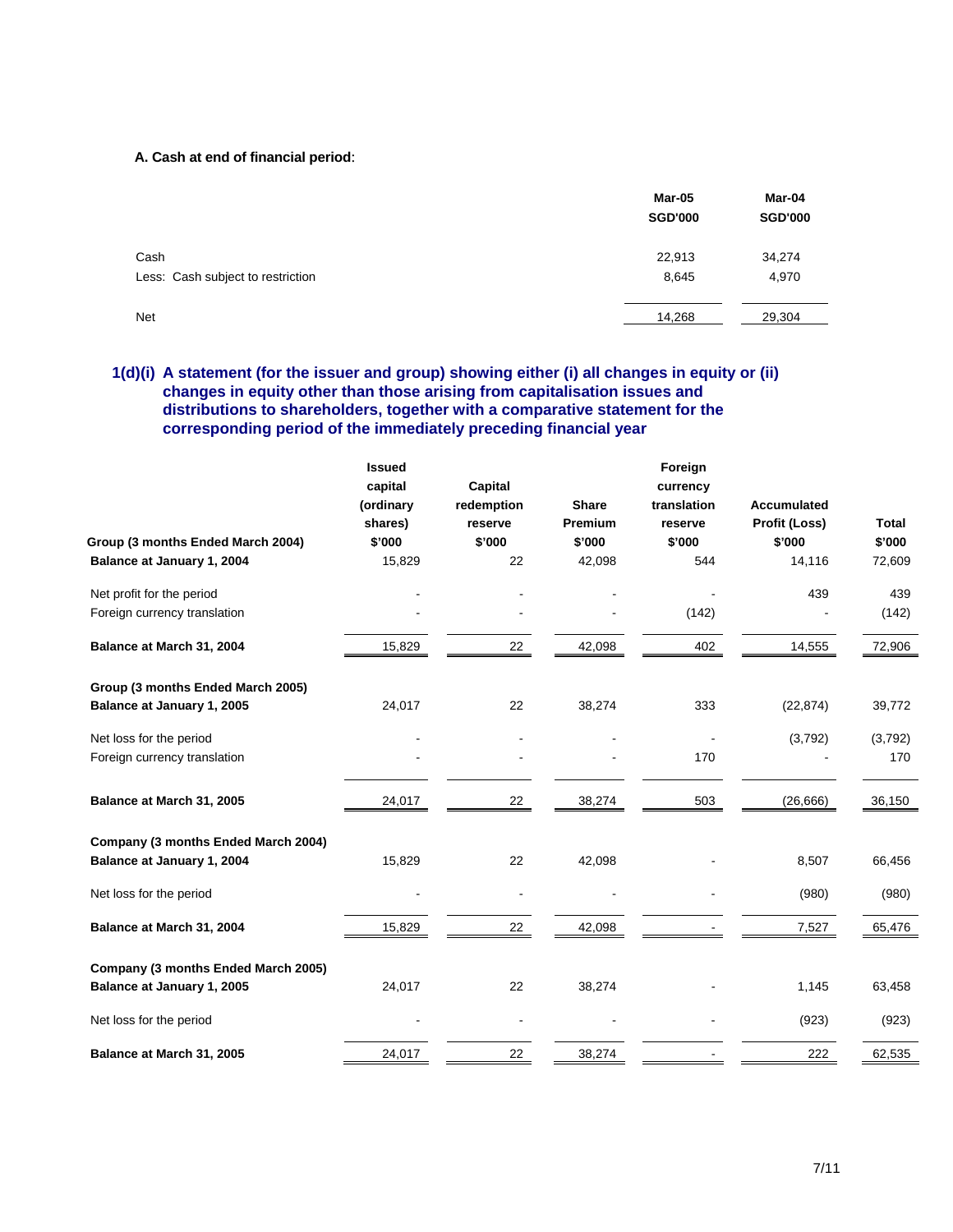**1(d)(ii) Details of any changes in the company's share capital arising from rights issue, bonus issue, share buy-backs, exercise of share options or warrants, conversion of other issues of equity securities, issue of shares for cash or as consideration for acquisition or for any other purpose since the end of the previous period reported on. State also the number of shares that may be issued on conversion of all the outstanding convertibles as at the end of the current financial period reported on and as at the end of the corresponding period of the immediately preceding financial year** 

The ACCS Share Option Scheme 2003 (the "Scheme") was approved and adopted by members at the Extraordinary General Meeting held on 13 January 2003. The price at which a participant of the Scheme shall subscribe for each share upon the exercise of an option was determined based on the average closing prices of the shares for each of the last five market days immediately preceding the date of grant of the options ("Date of Grant"). The vesting period of the options commences on the date not earlier than the first anniversary of the Date of Grant and expires on the tenth anniversary of the Date of Grant.

The share options granted and exercised during the financial period and share options outstanding as at March 31, 2005 under the Scheme were as follows:

|                    |               | Number of share options |           |            |              |                   |
|--------------------|---------------|-------------------------|-----------|------------|--------------|-------------------|
|                    | Balance at    |                         |           |            |              |                   |
|                    | January 1,    |                         |           |            |              |                   |
|                    | 2005 or       |                         |           | Balance at |              |                   |
|                    | date of grant |                         | Lapsed/   | March 31,  | Subscription |                   |
| Date of grant      | if later      | Exercised               | Cancelled | 2005       | price        | Expiry date       |
|                    |               |                         |           |            | \$           |                   |
| September 17, 2003 | 2.612.000     | 318,000                 | 60.000    | 2,234,000  | 0.40         | September16, 2013 |
| April 14, 2004     | 26,958,000    |                         |           | 26,958,000 | 0.651        | April 13, 2014    |
|                    | 29.570.000    | 318,000                 | 60,000    | 29,192,000 |              |                   |

## **2. Whether the figures have been audited, or reviewed and in accordance with which standard (e.g. the Singapore Standard on Auditing 910 (Engagements to Review Financial Statements), or an equivalent standard)**

The figures have not been audited by our auditors.

#### **3. Where the figures have been audited or reviewed, the auditors' report (including any qualifications or emphasis of matter)**

Not applicable.

#### **4. Whether the same accounting policies and methods of computation as in the issuer's most recently audited annual financial statements have been applied**

The accounting policies and method of computation have been applied consistently except for adoption of Financial Reporting Standard "FRS" 103, Business Combination.

**5. If there are any changes in the accounting policies and methods of computation,**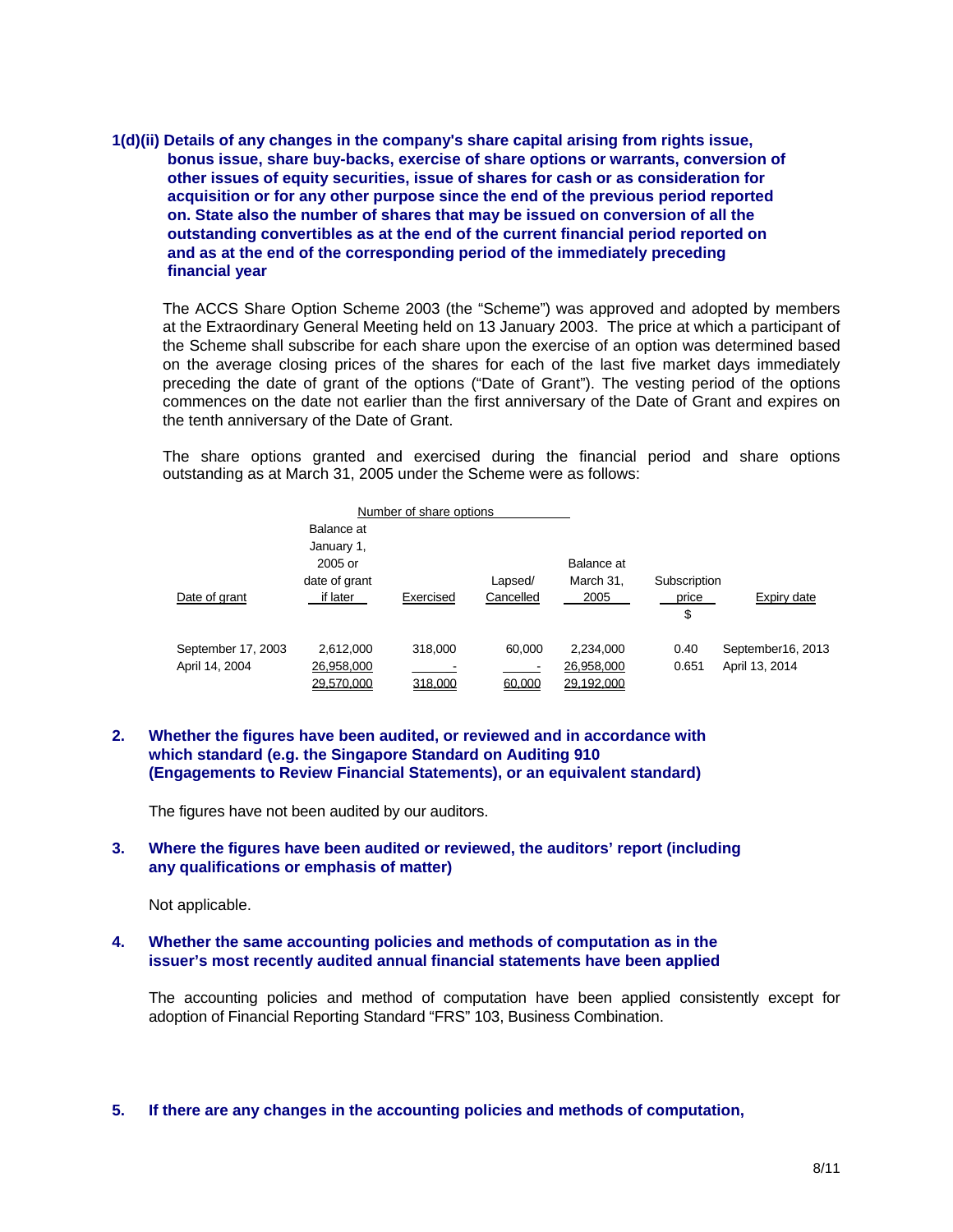#### **including any required by an accounting standard, what has changed, as well as the reasons for, and the effect of, the change**

FRS 103 requires goodwill acquired in a business combination to be measured after initial recognition at cost less any accumulated impairment losses. Therefore, the goodwill is not amortised and instead tested for impairment annually, or more frequently if events or changes in circumstances indicate that it might be impaired. The Group has previously under FRS 22 amortised goodwill systematically over its useful life of 20 years.

#### **6. Earnings per ordinary share of the group for the current period reported on and the corresponding period of the immediately preceding financial year, after deducting any provision for preference dividends**

|                                                                            | Mar-05<br>Cents | Restated<br>Mar-04<br>Cents |
|----------------------------------------------------------------------------|-----------------|-----------------------------|
| EPS (based on consolidated net (loss) profit attributable to shareholders) |                 |                             |
| - basic                                                                    | (0.4)           | 0.05                        |
| - fully diluted                                                            | (0.4)           | 0.05                        |
|                                                                            |                 |                             |

Basic earnings per ordinary share is computed based on the weighted average number of shares in issue during the period of 960,828,280 (31 December 2004: 952,369,850) of \$0.025 each.

Fully diluted earnings per ordinary share is computed based on the weighted average number of shares during the period adjusted for the effect of all potential dilutive ordinary shares of 960,828,280 (31 December 2004: 952,369,850) of \$0.025 each.

# **7. Net asset value (for the issuer and group) per ordinary share based on issued share capital of the issuer at the end of the (a) current period reported on and (b) immediately preceding financial year**

|                                 |        | Group  | Company |        |  |
|---------------------------------|--------|--------|---------|--------|--|
|                                 | Mar-05 | Dec-04 | Mar-05  | Dec-04 |  |
|                                 | cents  | cents  | cents   | cents  |  |
| Net Assets Value (NA) per share | 3.76   | 4.18   | 6.51    | 6.66   |  |

The NA per Share as at 31 March 2004 is calculated based on 960,828,280 (31 December 2004: 952,369,850) ordinary shares of \$0.025 each.

**8. A review of the performance of the group, to the extent necessary for a reasonable understanding of the group's business. The review must discuss any significant factors that affected the turnover, costs, and earnings of the group for the current financial period reported on, including (where applicable) seasonal or cyclical factors. It must also discuss any material factors that affected the cash flow, working capital, assets or liabilities of the group during the current financial period reported on** 

The group operates in two business segments – after market services ("AMS") and distribution management solutions ("DMS').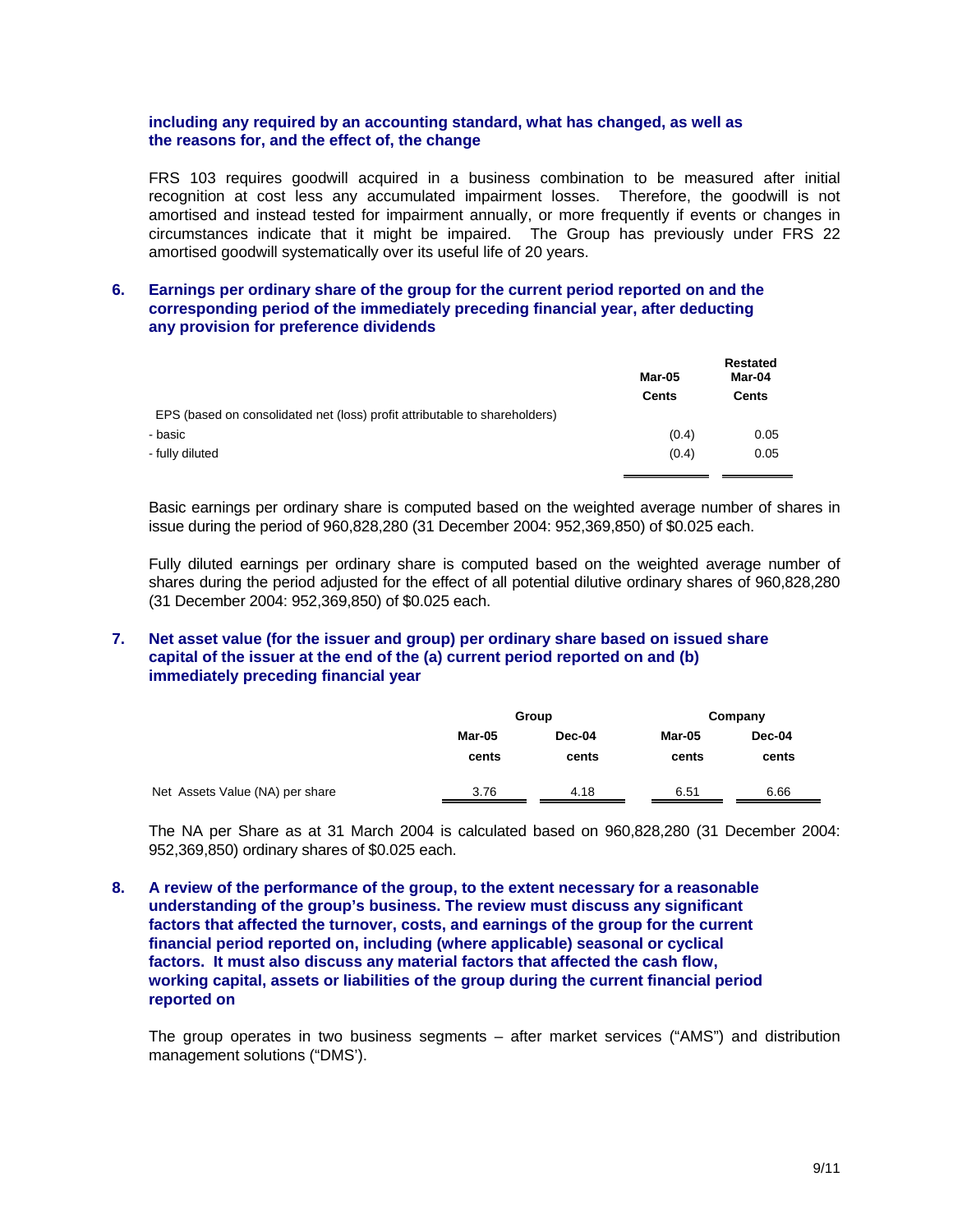#### **Revenue**

The increase in revenue for the 3 months period ended 31 March 2005 as compared to 3 months period ended 31 March 2004 was mainly attributable to an increase in the volume of our distribution business.

#### **Loss after income tax**

The group incurred a loss after income tax of \$3.8 million for the first quarter of 2005 as compared to profit of \$0.4 million in the corresponding quarter in the preceding financial year mainly due to significant increase in start up cost for the distribution and retail business of DMS and new service centres. High central and regional HQ expenses also contributed to higher fixed operating cost.

#### **Cash flows**

The net decrease in the cash and cash equivalent for the 3 months period ended 31 March 2005 is mainly due payments for investments and net operating loss incurred in the quarter.

#### **9. Where a forecast, or a prospect statement, has been previously disclosed to shareholders, any variance between it and the actual results**

Not applicable.

### **10. A commentary at the date of the announcement of the competitive conditions of the industry in which the group operates and any known factors or events that may affect the group in the next reporting period and the next 12 months**

The financial performance in 1Q2005 was a result of the Group's cost structure carried forward from FY2004, a structure geared towards continued growth and market expansion, customer acquisitions and start-up scenario primarily in key new markets of China and India. Head office and regional office cost and overheads were at a level that was higher than required for existing businesses. Rates and therefore revenue were positioned to facilitate customer acquisition.

While the customer base has remained substantially intact, no significant new businesses or customers were added.

These factors, as well as the on-going investigation by the Commercial Affairs Department that started in late February 2005 would continue to affect the Group's performance for the year. The new management is actively addressing the high overhead costs at headquarters and regional offices, and re-aligning the Group's network and operating cost with sustainable long-term business. These initiatives are expected to lower overheads in the third and fourth quarters of the current financial year, with the full benefit of the re-alignment positively impacting FY2006.

In FY2004, the Group embarked on an ambitious expansion programme for its AMS network, entering into new markets such as China and India and incurred large start-up costs, which continued to have an impact in 2005. Going forward, management's urgent priorities for these markets are to introduce new customers and businesses to tap on the existing AMS network in these markets. Management will devote more attention on China and India where growth opportunities continue to be robust. The management is also rationalising the entire regional network and will reduce the number of service outlets in less viable markets.

Whilst DMS was profitable in 1Q2005, its performance has been and will be affected by the limited working capital lines. Management is working towards restoring these lines.

In light of the above, the Group is expected to incur a loss for FY2005.